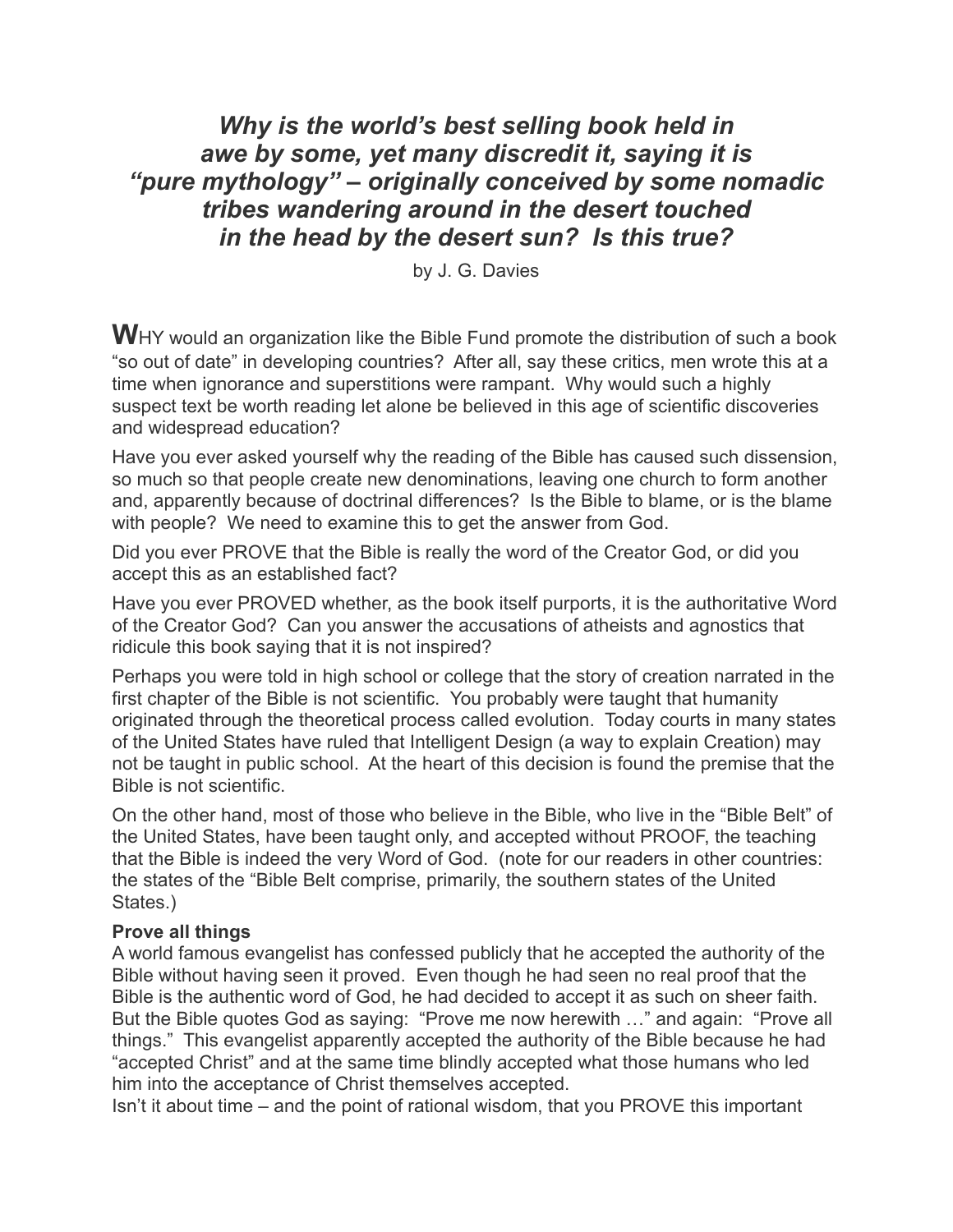question once and for all? Because, IF the Bible is in fact the inspired authentic Word of a living, all knowing, all powerful God, then your eternity will be judged by it.

**[Editors Comment:** Mr. Herbert W. Armstrong, Editor of the Plain Truth Magazine from 1934 through 1985, published an article on this subject. Here is what he wrote many years ago:]

# **I Faced This Same Question**

In the year of 1926, at age 34, I personally was faced with this question. I was challenged on both evolution and belief in God and the Bible. I was brought to realize that I had simply assumed, without proof, that a Creator God exists and that evolution was not the true explanation of origins. Both my marriage and my business life were at stake.

I realized I had made no in-depth study and research into either side of the question. The stakes were high. I delved into the most serious study and thorough research of my life. First I pursued thoroughly the works of Darwin, Haeckel, Huxley, Vogt and Chamberlin, and even of Lamarck before Darwin. Their works were learned, thought-provoking, although theoretical, and soon my head was swimming. I felt my mental underpinnings slipping away. I was confused. I realized that, though I had been reared in a family that had been of the Protestant faith for generations, I had simply ASSUMED, because of Sunday School upbringing, that God exists. Now it appeared evident, IF evolution be true, the existence of God was a myth. I had to be sure. I could no longer carelessly assume.

On the one hand studies in evolution shook my faith in God and the Bible. But in studying H.G. Wells' book, "The Outline of History", I noticed such statements in accepting the evolutionary theory as, "Scientific men have discussed the possibility of life …" but they point merely to questionable possibilities. "They consider" thus and so. "Astronomers give us convincing reasons for supposing …" "We do not know how life began upon the earth." "Probably the earliest forms of life were …" "They must have appeared …" "Speculations about geologic time vary enormously …" "There seems to be …" "The first jelly-like beginnings of life must have perished …"

I was amazed! Here is an accepted book based on evolution. But expressions like "the possibility," "they consider," "convincing reasons for supposing," "we do not know," "probably," "they must have," "speculations about," abound. Mr. Wells and the scientists did not seem to be SURE!

Then I looked into the Bible, discredited as it is by those who believe what they may suppose, what they do not know, what may well have been, etc., And in the Bible I found definite, positive statements expressed as in AUTHORITY. For example, in Genesis 1:1, "In the beginning God created the heavens and the earth." No "may have created." Or "we do not know how the earth came." No "we may well suppose." No theories. Just the authoritative positive statement, "God created …." Then verse 3: "And God said, Let there be light, and there was light." Not "perhaps," not "we may well suppose," but " … there was light." A definite, positive statement of AUTHORITY. All the way through the Bible I found it to be POSITIVE, definite, authoritative! The Bible claims to be the SURE Word of God. It is not unsure! It is not speculative.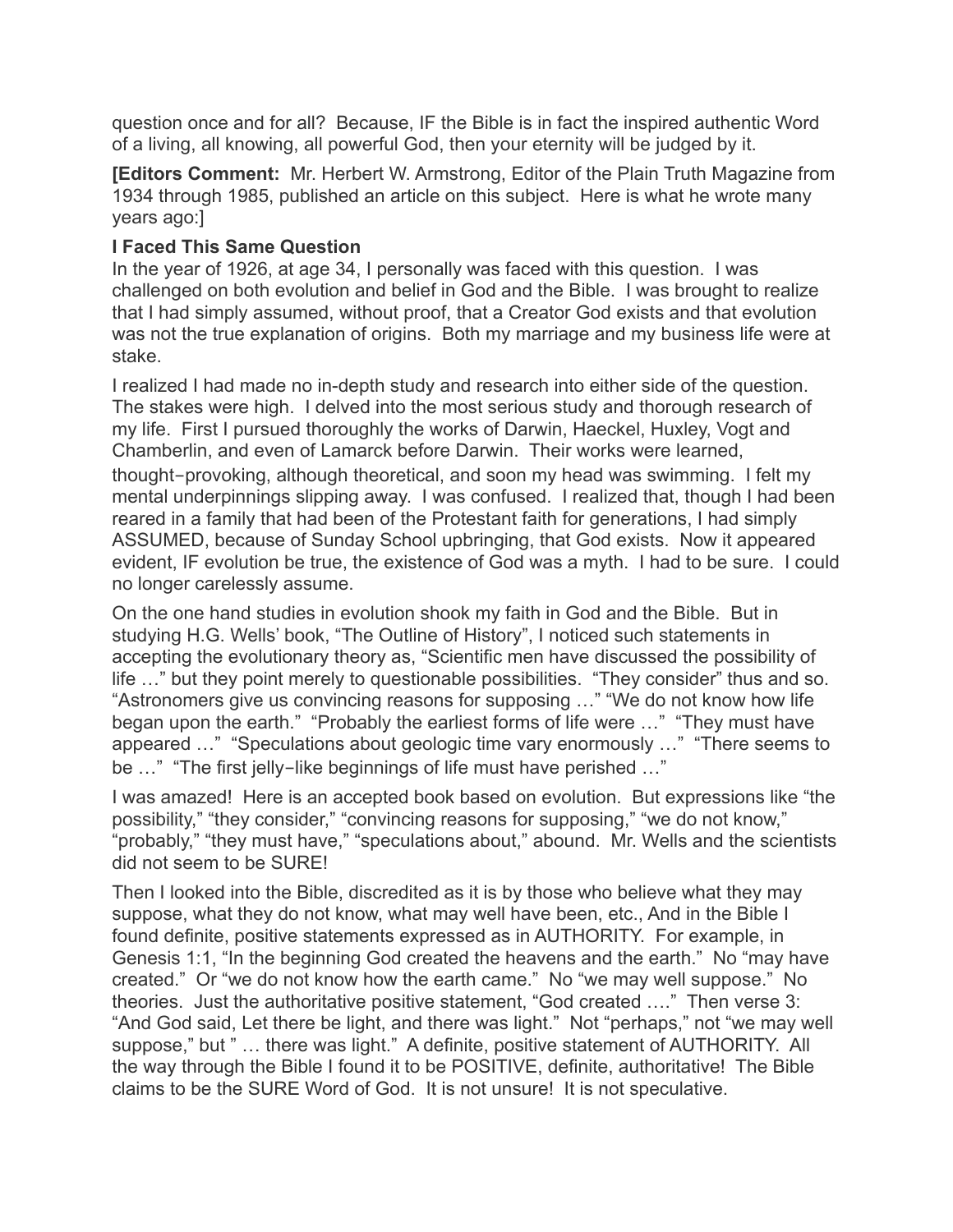Then in its chapter of origins, in Genesis, it explains definitely with authority how man originated, how the first man made a decision on which human civilization has been built – and it gives the only possible explanation of WHY we live today in a world of awesome materialistic progress and accomplishment, paradoxically with appalling and escalating evils. Evolution has no explanation and no solution to offer. The Bible has both.

Evolution gives no explanation of why humans exist on earth – of the present paradox of mounting evils accompanying awesome progress – no hope for the future of a world falling apart, about to destroy itself with the nuclear weapons of mass destruction. No explanation of the cause of the appalling evils and the hopeless future staring so many youths in the face today. The Bible explains it all. It reveals the causes, the present effects, and the tremendous PURPOSE being worked out here below.

Yes, but how do we KNOW, definitely, whether the Bible revelations are in fact TRUE? Personally I had to be SURE. I proved the existence of God to my satisfaction, and I PROVED the authenticity and authority of the Bible. That was satisfying to me beyond words. But YOU! You have a mind of your own. You will be held responsible for how you analyze it. That is YOUR problem and not mine. I can only share with you what I have learned and proved, and you must be responsible for YOUR decisions.

# **It Dares to Foretell the Future!**

Here is a book – the Holy Bible – that dares to write out the future history of this world in advance – that dares to prophesy what is actually going to happen within 15 or 20 years to specific nations, including Russia, the British Commonwealth, China, the United States, Italy, Turkey, Ethiopia, and many others -- most of the major nations of this world.

But would you believe it if I told you what this book predicts? If I told you what it predicts about your nation? Would you believe it?

You know, we have gotten away from believing that the Bible means what it says. We may not be ATHEISTS. We may not ridicule the Holy Bible. But we are living now in an age of SKEPTICISM. We are living in an age of doubt.

Most highly educated people, and men of science, assume that the Bible is not the infallible revelation of a supernatural God, and they assume this WITHOUT THE SCIENTIFIC PROOF that they demand on material questions.

Most fundamentalist believers assume, on sheer faith, never having seen proof, that the Holy Bible is the very Word of God.

Very few people have stopped to prove whether or not the Bible is really the inspired Word of God. Very few people TREMBLE before what it says or regard it as having REAL AUTHORITY.

# **How Could You Prove It?**

Some people seem to think that Jesus' miracles were recorded to prove his divine Messiahship. But the skeptics don't believe those miracles ever occurred.

Some people will say answered prayer is the proof of inspiration. But the skeptic has had no prayers answered. He doesn't believe that anybody ELSE has.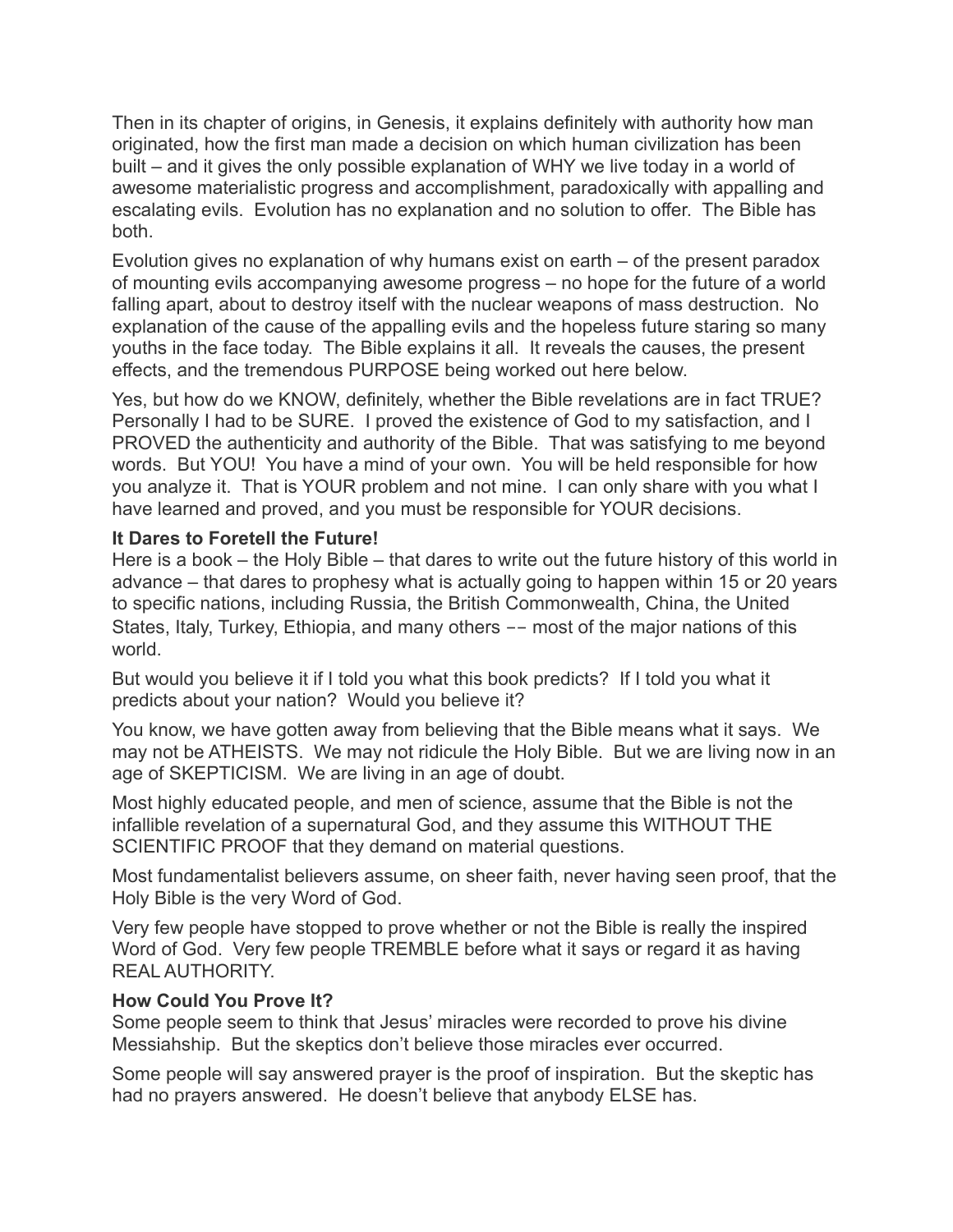There is, however, one source of irrefutable PROOF!

The Bible itself purports to be the infallible, divine revelation of truth, revealed by the very Creator and Divine Ruler of the entire universe. In your Bible, One is quoted, claiming that HE is God, speaking in the first person, saying that he can make and unmake nations, that he can carry out his judgments over millenniums of time, claiming that he can foretell infallibly the future of cities and empires, but that no MAN can.

# **TAUNTING the Skeptics**

WHO IS this, quoted as saying, "I am God, and there is none like me, declaring the end from the beginning, and from ancient times the things that are not yet done, saying, My counsel shall stand"? One is quoted saying those very words in Isaiah 46:9-10.

Who is this claiming to foretell the future? Is it merely some ignorant, ancient human with no power to make good his boast, who wrote this blistering challenge to the skeptics, recorded in Isaiah 41:21-23? – "Now, the Eternal cries, bring your case forward, now, Jacob's King cries, state your proofs."

Yes, state your PROOFS! "Let us hear what has happened in the past, that we may ponder it, or show me what is yet to be, that we may watch how it turn out; yes, let us hear what is COMING, that we may be sure that you are gods; come, do something or other that we may marvel at the sight! – why, you are things of naught, you can do nothing at all!" (Moffatt translation).

There is the taunt of the One quoted as being God, and quoted in the first person, taunting skeptics, saying, "Why, you're nothing at all. Come on! Let's hear your arguments that we may watch whether it turns out. Predict what is going to happen in the future, and let us watch and see whether you can foretell. Have you the power to bring it about? Are you a God? Do you rule the universe? Can you make and unmake nations? Can you pronounce a sentence or a decree on a nation, and bring it to PASS?" That is the taunt of the God of the Bible to the doubter.

# Prophecy is a PROOF of God

Prophecy is a proof of divine revelation! If One, in the Bible, speaking and claiming to be God, can make prophecies and tell what is going to happen in the future to nations, to cities, to empires, then if it actually happens in every case, and without a miss, you'll know that was a real God speaking.

But, if it were some person writing this, some human mortal writing in ignorance, groping in superstition, making great boasts, and claiming that he could foretell what was going to happen to proud cities, to nations, to great empires, and then it never happens, you know that man was merely writing make-believe out of his own imagination.

Yes, prophecy is a proof of God, a proof of the divine revelation of the Bible. Prophecy is a taunting challenge that the skeptic dares not accept!

History shows human civilization started with the development of a few single cities – Babylon, Nineveh and others. These city-states developed into the earliest nations – Assyria, Egypt, Israel, Phoenicia, Chaldea, etc. Then, about the 7th century B.C., the first empire over nations was formed by the ancient king Nebuchadnezzar of Babylon –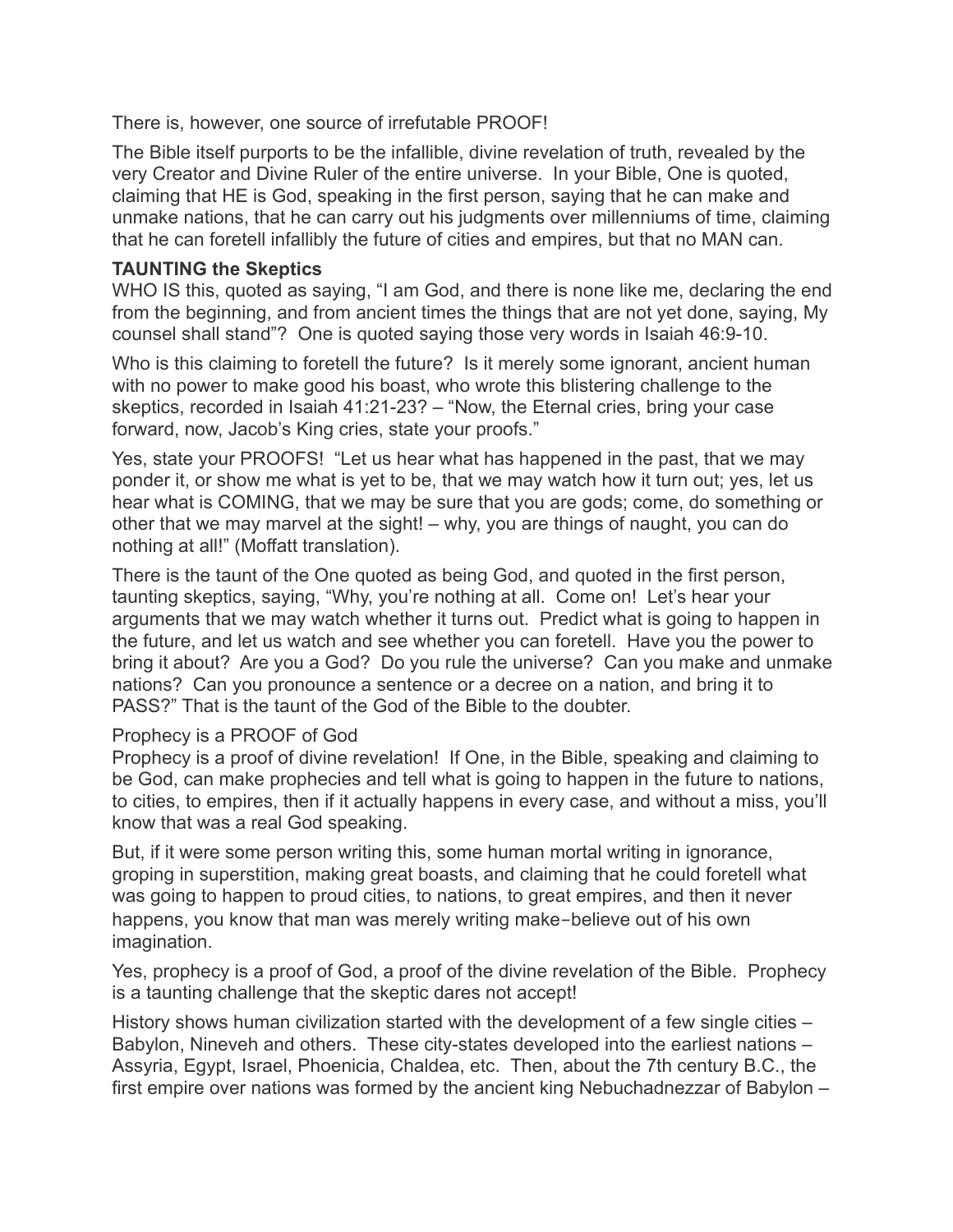the Chaldean Empire. About 604-585 B.C. the Chaldean armies invaded and took captive the Jews in the land of Judea. Among these Jewish captives, removed from their land and deported to Babylon and Chaldea, was a very brilliant Jewish lad named Daniel.

Prophecy Concerning Judah: There is one prophecy concerning the Jewish people, that they were to be invaded and conquered, driven out of their own land and would be punished for a period of 2,520 years. (See Leviticus 26:14-39 and, for a full explanation, write for our free book "The United States and Britain in Prophecy".) Now, put that together with other prophecies such as Haggai 2:20-22. Exactly 2,520 years from the time that they were invaded and the land of Palestine was given over to King Nebuchadnezzar in 604 B.C. the very nation to whom that land was deeded by God Almighty took possession of it.

That nation was not the Jewish people, but birthright people who descended from Abraham. The birthright means right of birth, and includes the possession of the land, that is, it includes material resources and possessions. The possession of the land that God promised to Abraham was handed on to Isaac, Abraham's son, and then to Jacob. And then Jacob, just before he died, and when his eyes were so dim with age that he couldn't see, reached out and conferred that same birthright, including the possession of the land of Palestine, not upon Judah, the father of the Jews, but upon Ephraim, and together with him his brother Manasseh, both sons of Joseph.

Joseph was one of the 12 sons of the ancient patriarch Jacob, who was renamed Israel. Usually you don't hear of any tribe of Joseph because Joseph was given a double portion. And his two sons, Ephraim and Manasseh, each became a tribe. And so, rather, you usually read of the tribe of Ephraim and the tribe of Manasseh. When the name Joseph is occasionally used, it includes the two tribes.

# **How Prophecy Was Fulfilled**

Ephraim was made the chief birthright holder. And so, 2,520 years from 604 B.C. Ephraim was to take Palestine again counting 2,520 years from 604 B.C. brings us to A.D. 1917.

When it comes to translating time and getting down to an exact day of the year 2,520 years after Nebuchadnezzar came down to Jerusalem and Palestine was surrendered to him, the Bible gives us the date in terms of the Hebrew calendar. That calendar is set up according to the new moons, with every month being 30 or 29 days. Today we're living under what we call the Roman calendar or, as it was slightly altered by Pope Gregory, the Gregorian calendar. Actually, it is a pagan Roman calendar. The Roman calendar is all that most of us know because we've been born in a world that uses that calendar and no other.

A certain date according to the Hebrew calendar, will coincide with a certain date on the Roman calendar one year, but the next year will be about 11 days earlier, or maybe about 18 days later in the year, because the Hebrew calendar – sometimes called the sacred calendar, which came from God – goes according to the moon and runs in 19 year cycles. The Roman calendar by contrast was concocted by men who tried to make it come out right every year, and they've never been able to make it do that!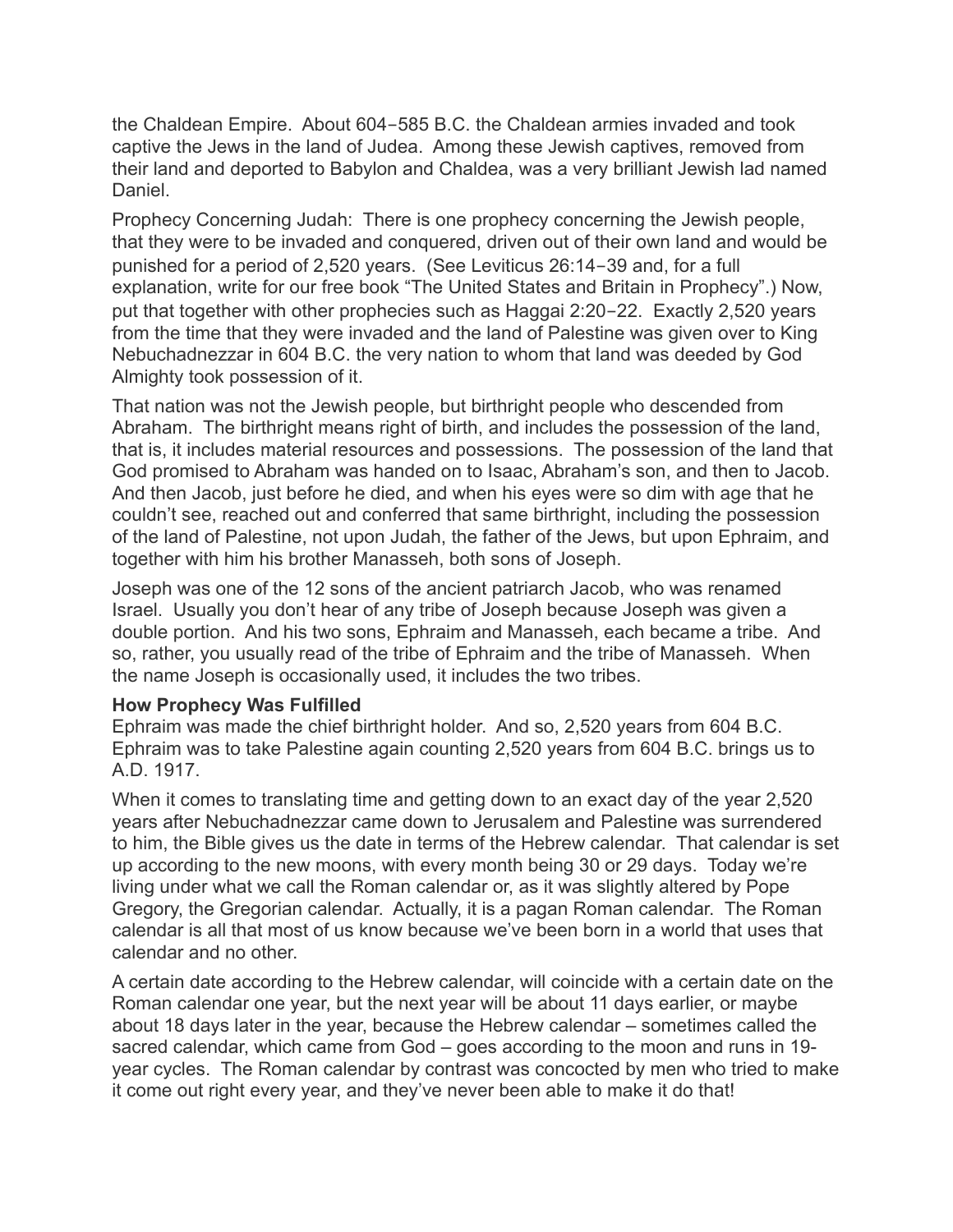So, when it comes to translating a certain prophesied date recorded in the Hebrew calendar (in this case the 24th day of the 9th month – see Haggai 2:20-22) to a date in 1917 according to the Roman calendar, it takes some effort to figure. I found the Hebrew date corresponded to December 9, 1917, which was 2,520 years from the time Nebuchadnezzar accepted the formal surrender of the Jews in 604 B.C.

I looked and found that the Turks, who are gentiles even though they, in part, descend from Esau, Jacob's brother, possessed Palestine in 1917. Esau, remember, anciently possessed the birthright from Abraham through Isaac, but sold it for a bowl of red soup when he was hungry. The Turks surrendered Palestine to the British, on, what date? I had heard, and it had been published that the date was December 11, 1917. December 11, 1917, I found, on further investigation, was merely the date on which General Allenby and his army made their triumphal march into the city of Jerusalem. But it was two days before, on December 9, that the Turks made the surrender.

That prophecy was fulfilled down to the very day, December 9. And it was on the equivalent date, in 604 B.C., 2,520 years before, six centuries before the birth of Christ, that the Jews formally surrendered Jerusalem and Palestine to the gentiles from Babylon. God Almighty has been able to keep his prophecies.

(For the evidence of who the birthright people are in prophecy, see our free book "The United States and Britain in Prophecy".)

At this point I want to give you a prophecy from the book of Daniel, which, in itself, is one of the strongest proofs of the inspiration of the Bible.

# **Revealed to Daniel**

This prophecy was written some 500 years before the birth of Christ. Could any man have written this prophecy and made it come to pass? Could any man foresee in advance that the events in this prophecy were going to happen? This prophecy, the longest in all the Bible, begins 500 years before Christ and carries up to our time and into the immediate future. So let us continue with the prophecy.

Daniel was one of four extraordinary, intelligent and brilliant Jewish lads in the Judean captivity. These four men were stationed in the palace of King Nebuchadnezzar of the Chaldean Empire, in training for special responsibilities in the Babylonian government. Daniel was a prophet who had been given special understanding in visions and dreams (Dan. 1:17).

Nebuchadnezzar was the first real world ruler. He had conquered a vast empire, including the nation Judah. This king had a dream so impressive it troubled him – moved him to tremendous concern. He demanded that his magicians, astrologers and sorcerers tell him both what he had dreamed and what it meant. They could not. They were baffled. Then Daniel was brought before the king.

Daniel disclaimed any more human ability to interpret dreams than the Chaldean magicians, "BUT," he said, "there is a GOD in heaven that revealeth secrets, and maketh known to the king Nebuchadnezzar what shall be in the latter days" (Dan. 2:28).

First, God's purpose was to reveal to this world-ruling human king that there is a GOD in heaven – that GOD IS SUPREME RULER over all nations, governments and kings –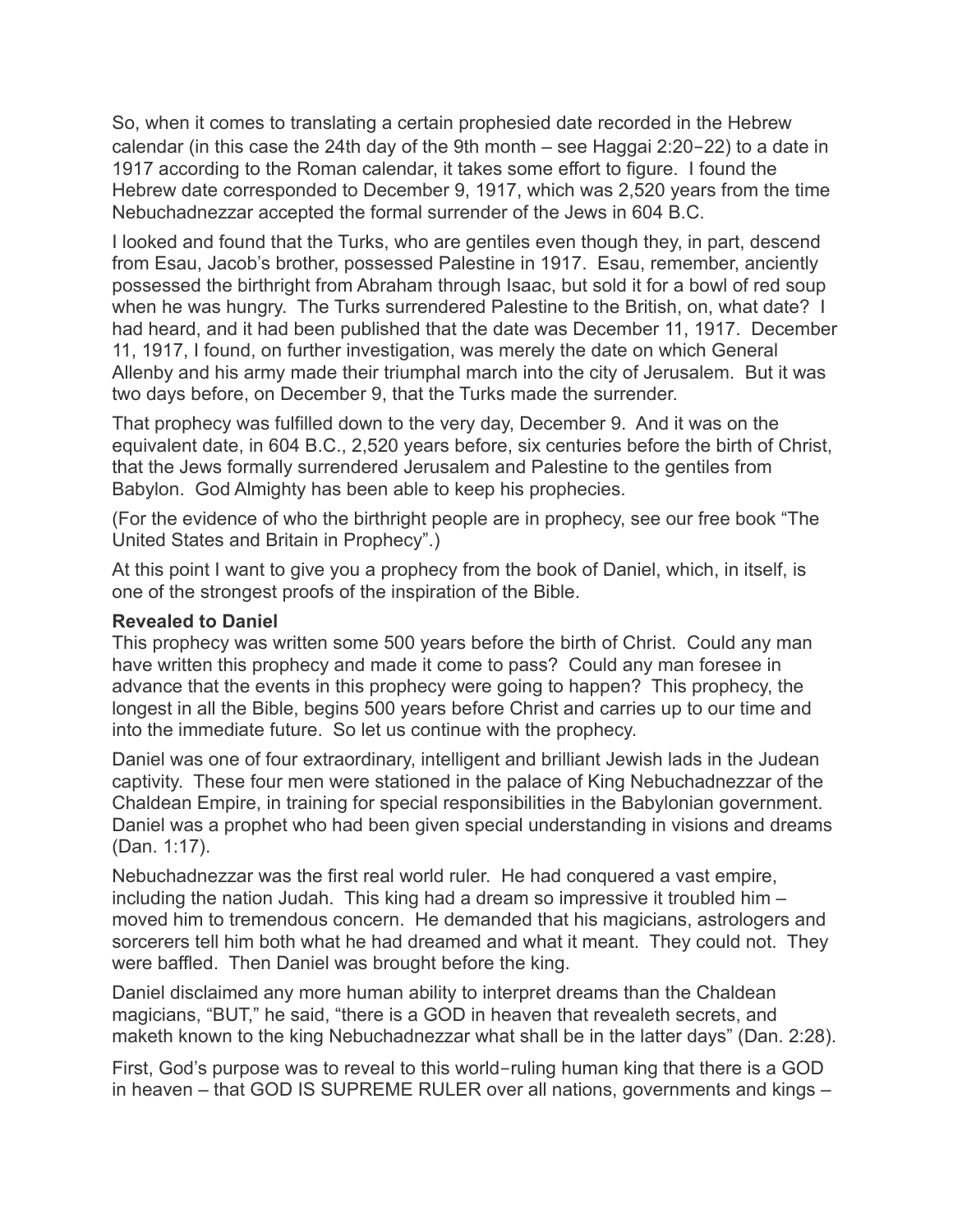that God RULES THE UNIVERSE! It was God who placed the cherub Lucifer on the throne of the earth and Lucifer, who has become Satan the Devil, remains on earth's throne only because God allows it, and only until God sends Jesus Christ to sit on that throne when he removes Satan. This Chaldean king knew only about the many pagan demon gods. He knew nothing of the true living ALMIGHTY God. Like people and rulers, even today, he did not know that God is the living, REAL, active, RULING and GOVERNING PERSONAGE who actually and literally governs not only what is on earth, but the UNIVERSE ENTIRELY!

The whole purpose of this DREAM was to reveal GOD'S GOVERNMENT – the fact that God RULES – the truth of THE KINGDOM OF GOD – the very thing that is the one and only true GOSPEL OF JESUS CHRIST! And, secondly, to reveal -- preserved in writing for us TODAY -- what is to happen in the latter days - actually within the next two decades – THIS LAST HALF OF THE TWENTIETH CENTURY.

#### For US, Today!

This is no dry, dull, dead writing for a people of 2,500 years ago. This is LIVING, TREMENDOUS, BIG NEWS for OUR DAY! It is advance news for us, NOW. News before it happens – of the most colossal event of all earth's history certain to occur in your lifetime – during the very next few years!

This is THE TRUE GOSPEL! It is the very gospel Christ preached! It is intended for you and me TODAY! It is vital that you UNDERSTAND!

Read, in your own Bible, Daniel 2, verses 28 through 35. In his dream, this king had seen a vast statue – larger than any image or statue ever built by man – so colossal it was terrifying, even in a dream. Its head was of fine gold, its breast and arms of silver, the belly and thighs of brass, legs of solid iron, feet a mixture of iron and clay.

There was a time element. Nebuchadnezzar had viewed it until a supernatural STONE came from heaven, smashing the statue on its feet. Then the whole of the statue broke into small pieces, and was actually blown away by the wind – it disappeared! Then this STONE expanded miraculously and quickly became a great MOUNTAIN – so great it filled the whole earth!

What did it mean? Did it have meaning? Yes, because this was God's doing. Unlike ordinary dreams, this one was caused by God to convey the message of God's sovereignty to Nebuchadnezzar – and, because it is part of the written Word of God, to us today – to reveal important facts of the TRUE GOSPEL!

"This is the dream," said Daniel (vs. 36), "and we will tell the interpretation thereof before the king."

This, then, is GOD'S interpretation. It is decidedly not Herbert W. Armstrong's interpretation. Men ought never to interpret the Bible. The Bible gives us GOD'S OWN INTERPRETATION! Here it is:

"Thou, O king, art a king of kings" – he was the first real WORLD RULER over a world empire! " ….for the God of heaven hath given thee a kingdom, power, and strength, and glory." God was revealing himself to this human world-dictator as the MOST HIGH Ruler over all.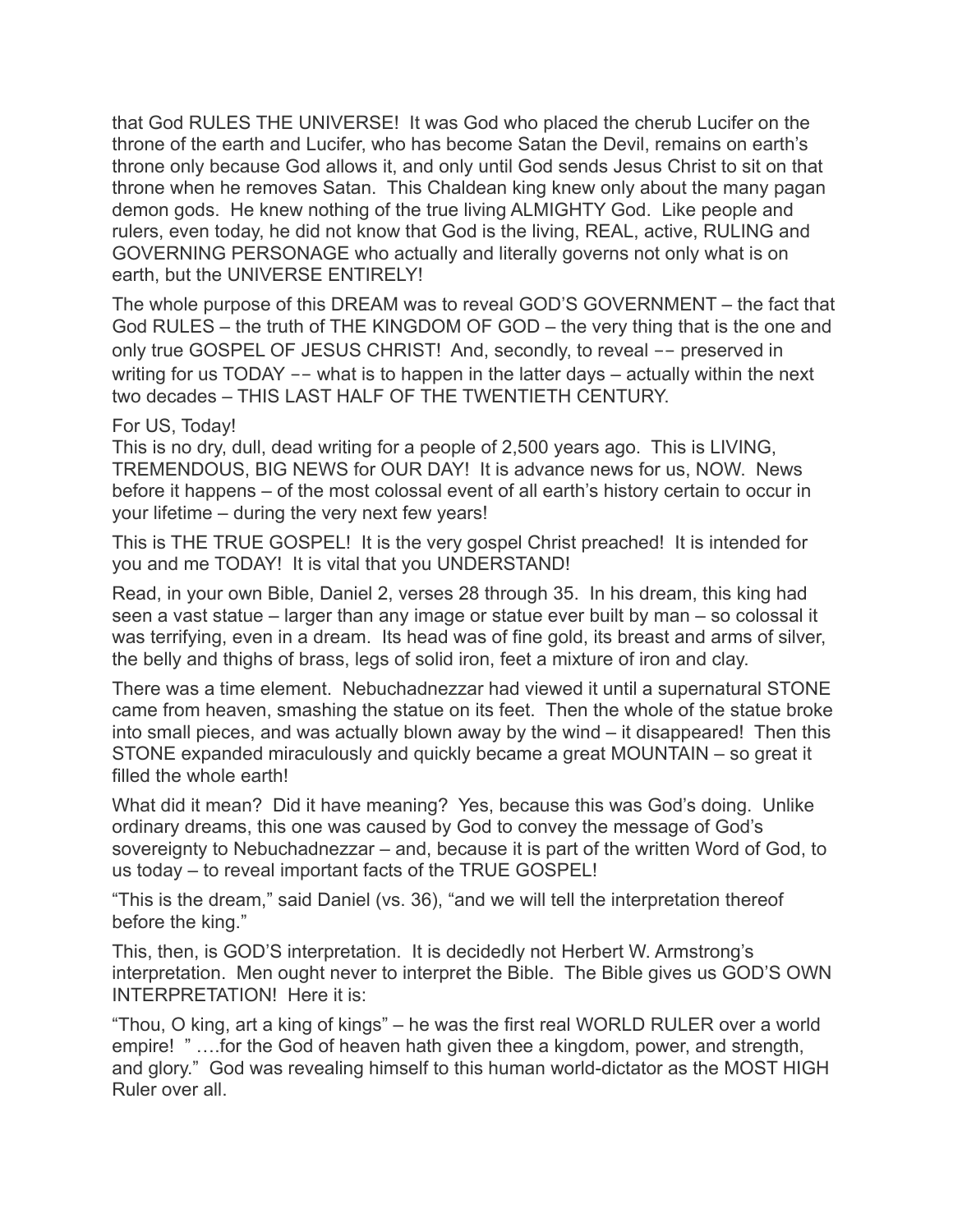People today, like this Chaldean king, seem not to think of God as a RULER – as the Supreme One who GOVERNS – as the Head of GOVERNMENT. The Eternal was revealing himself through Daniel to Nebuchadnezzar – and through the Bible to you and to me TODAY – as a SOVEREIGN, ALL POWERFUL, GOVERNING GOD who is to be obeyed!

"Thou," continued Daniel to this human emperor, "art this head of gold. And after thee shall arise another KINGDOM inferior to thee, and another third KINGDOM of brass, which shall bear rule over all the earth" (vv. 37-39).

# **What IS a Kingdom?**

Notice! This is speaking of KINGDOMS. It is referring to kingdoms that bear rule over the people on earth. It is speaking of GOVERNMENTS! It is not speaking of ethereal sentiments "set up in the hearts of men." It is not speaking of churches. It is speaking of the kind of GOVERNMENTS that bear RULE and AUTHORITY over nations of PEOPLE here on earth. It is literal. It is specific. There is no misunderstanding, here, as to what is meant by the word kingdom.

There is no misunderstanding the interpretation. GOD gives his own interpretation through the prophet Daniel. The great metallic image represented national and international GOVERNMENTS – real, literal KINGDOMS.

It represented a succession of world-ruling governments. First was the head of gold. That represented Nebuchadnezzar and his kingdom – the Chaldean Empire. After him – later, in time sequence – was to come a second, then a third KINGDOM "which shall bear RULE over all the earth" – world empire!

Then, verse 40, the legs of iron represent a fourth world empire. It was to be strong, even as iron is strong – stronger militarily than its predecessors. Yet, as silver is less valuable than gold, brass than silver, iron than brass, though each metal was harder and stronger, the succession would deteriorate morally and spiritually. The two legs meant the fourth empire would be divided.

After the Chaldean Empire came the still larger Persian Empire, then Greece the Greco-Macedonian Empire, and fourth, the Roman Empire. It was divided, with capitals at Rome and Constantinople.

Now – verse 44! Read it! Get your Bible. See it with your own eyes in your own Bible. Here, in PLAIN LANGUAGE, is God's explanation of what the KINGDOM OF GOD IS:

"And in the days of these kings  $\ldots$ " – it is here speaking of the ten toes, part of iron and part of brittle clay. This, by connecting the prophecy with Daniel 7, and Revelation 13 and 17, is referring to the new UNITED STATES OF EUROPE that is now forming, out of the European Common Market, before your very eyes! Revelation 17:12 makes plain the detail that it shall be a union of TEN KINGS OR KINGDOMS that (Rev. 17:8) shall resurrect the old ROMAN EMPIRE.

So, mark carefully the time element! "In the days of these kings" – in the days of these ten nations or groups of nations that shall, IN OUR TIME, resurrect briefly the Roman Imprints what shall happen: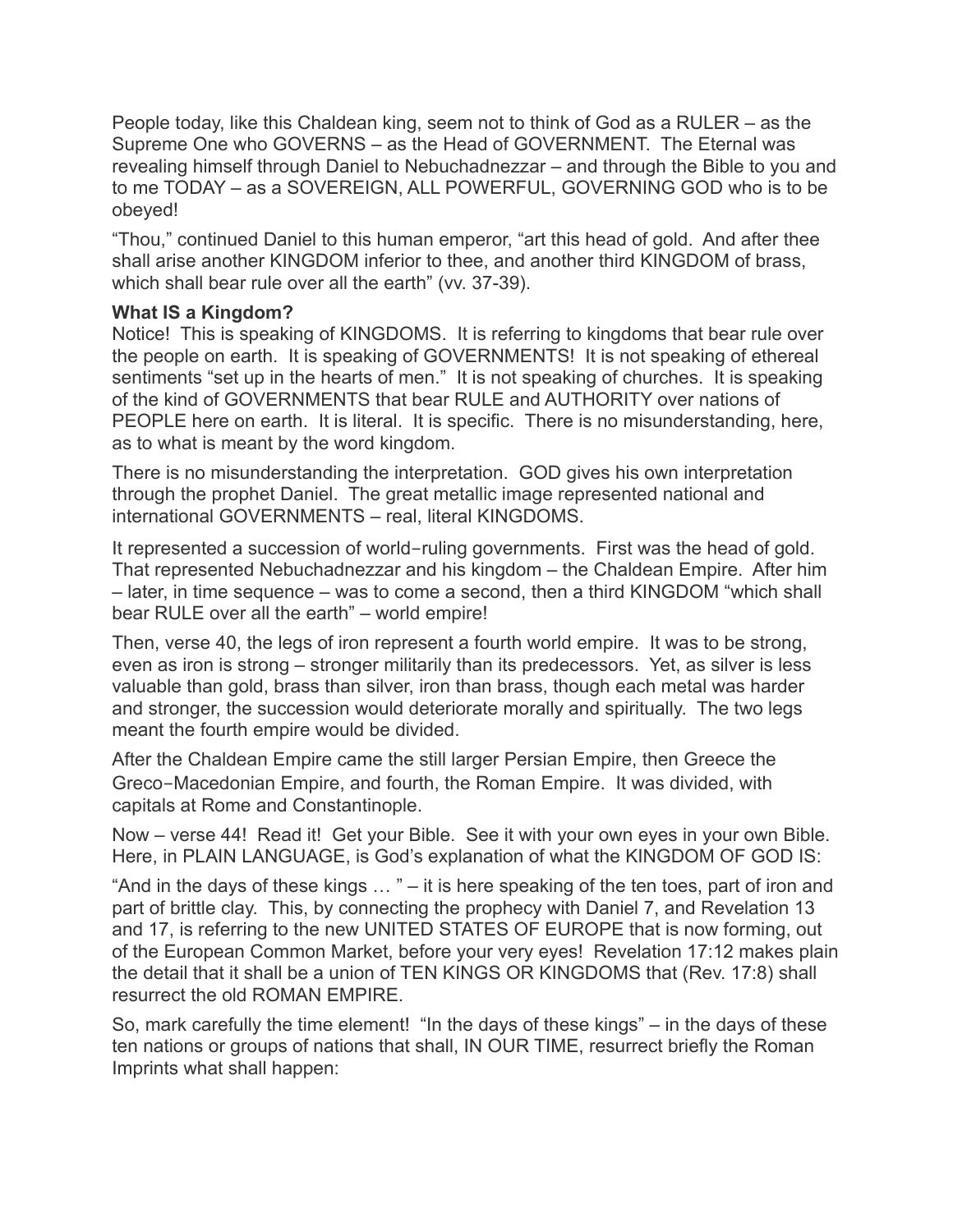" … shall the God of heaven set up a kingdom, which shall never be destroyed … but it shall break in pieces and consume all these kingdoms, and it shall stand for ever"!

# **Yes, in OUR TIME!**

Now here we have described FOUR universal world empires -- the only four that ever existed! Revelation 13 and 17 show that, after the fall of the original Roman Empire, there would be ten revivals – SEVEN of which would be ruled over by a gentile CHURCH – the "daughter" of ancient BABYLON – a church claiming to be Christian, but actually named by God "MYSTERY, BABYLON the great" – or, more plainly, BABYLONIAN MYSTERIES!

Six of those have come and gone. The seventh is now forming – the last, final brief resurrection of the Roman Empire by ten European groups or nations. These are revealed in Daniel 2 as the ten toes of iron and clay mixed.

In their days – and they shall last but a very short space, possibly no more than two to three-and-a-half years – shall the GOD OF HEAVEN SET UP A KINGDOM that shall never be destroyed.

This, then, shall be THE KINGDOM OF GOD!

That prophecy of Daniel 2, combined with those of Revelation 13 and 17, alone are a convincing PROOF of the existence of God and the authenticity and authority of the Holy Bible.

But there is much more constituting incontrovertible proof.

Longest, Most Detailed Prophecy in the Bible

Next we come to the detailed prophecy of the eleventh chapter of Daniel.

It is one of the most amazing prophecies in the Bible. It is most specific, describing historical events, up to the present, in more detail than any other prophecy. It is the longest prophecy in the Bible.

The prelude is found in the 10th chapter of the book of Daniel. The prophecy came to Daniel in the third year of the reign of Cyrus, king of the Persian Empire (Dan. 10:1). A "man," apparently the archangel Gabriel (Dan. 9:21), appears before Daniel, to make him understand what shall befall God's people in these present "latter days" (10:14).

The first verse of the 11th chapter is a continuation from the last verse of the 10th chapter. The angel says to Daniel, "Behold, there shall stand up yet three kings in Persia; and the fourth shall be far richer than they all: and by his strength through his riches he shall stir up all against the realm of Grecia. And a mighty king shall stand up, that shall rule with great dominion, and do according to his will" (Dan. 11:2-3).

Actually there were 12 more kings in the Persian Empire, but only the first four following Cyrus were of importance for the purpose of this prophecy. They were Cambyses, pseudo-Smerdis, Darius and Xerxes. It was the last, or Xerxes, who was the richest of all and stirred up war with Greece.

Then King Phillip of Macedonia planned a great war to conquer the Persian Empire, with an army made up mostly of Grecians. He died before the plans were completed. But his son, Alexander the Great, took over his plans, and invaded Persia. He met the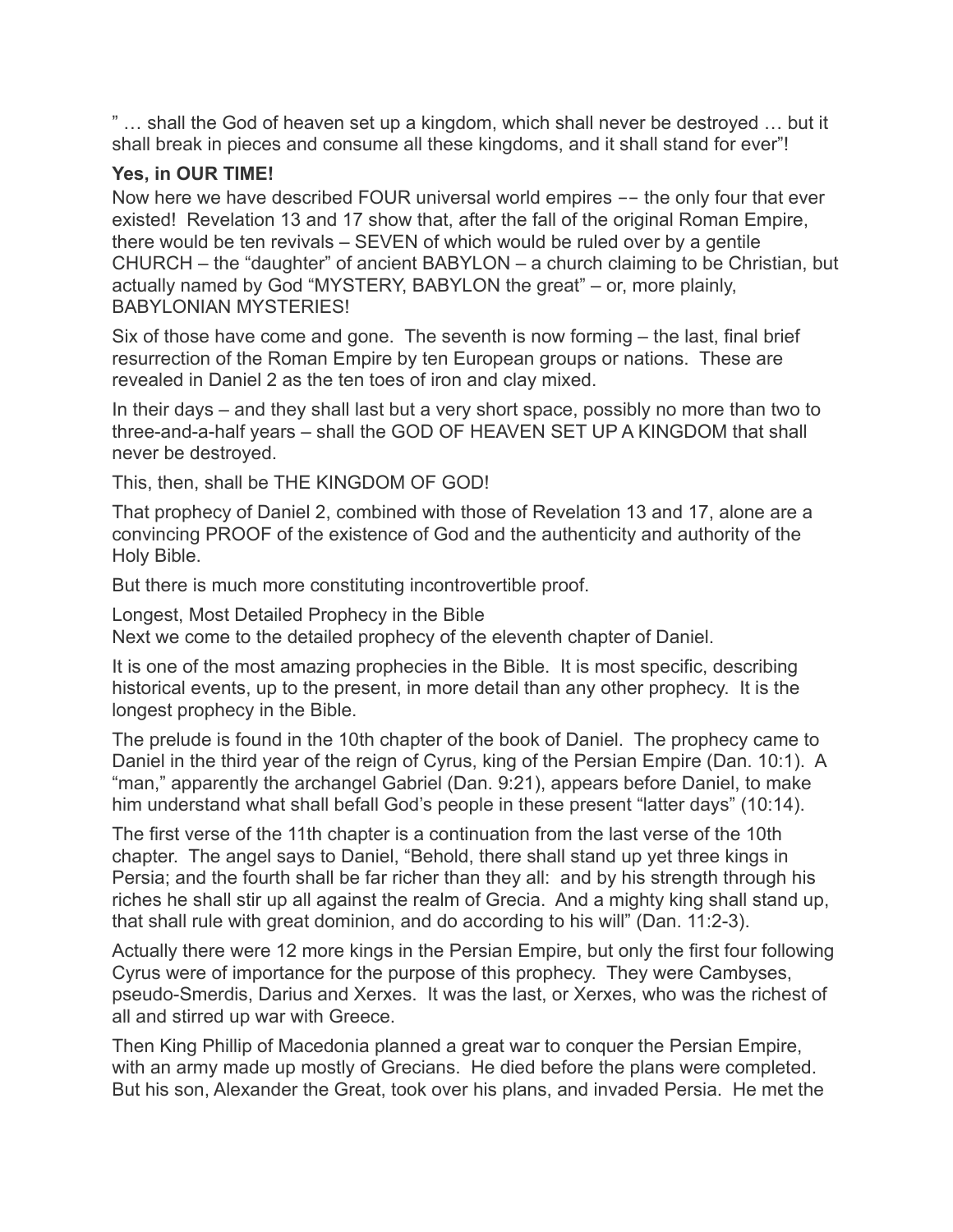Persian army at the Battle of Issus, 333 B.C. (Dan. 8:2, 5-6). Then he swept down into Egypt, and then to a final crushing defeat of the Persian Empire at the Battle of Arbella, 331 B.C., after which Alexander marched on a conquest clear to India, sweeping all before him.

Notice now verse 4 of the prophecy: "And when he shall stand up, his kingdom shall be broken, and shall be divided toward the four winds of heaven; and not to his posterity, nor according to his dominion which he ruled: for his kingdom shall be plucked up, even for others beside those."

How marvelously – how accurately – that came to pass. We quote from one of the authoritative English-language histories published in the last century, "A Manual of Ancient History" (Student Series) by Rawlinson: "Cut off unexpectedly in the vigor of early manhood [the 33rd year of his age, June, 323 B.C.], he [Alexander] left no inheritor, either of his power or of his projects" (p. 237). The Empire was left leaderless and in confusion, but out of this emerged, by the year 301 B.C., four divisions, just as prophesied, as a result of a division of the Empire into four divisions by Alexander's generals. They were:

- 1. Ptolemy (Soter), ruling Egypt, part of Syria and Judea.
- 2. Seleucus (Nectar), ruling Syria, Babylonia and territory east to India.
- 3. Lysimachus, ruling Asia Minor.
- 4. Cassander, ruling Greece and Macedonia.

Thus was the prophecy of verse 4 fulfilled to the letter.

The "King of the North" and the "King of the South" Now notice what follows. From here the prophecy foretells the activities only of two of these four divisions: Egypt, called "king of the south," because it is south of Jerusalem; and the Syrian kingdom, the king of the north, just north of Judea. It is because the Holy Land passed back and forth between those two divisions, and because their different wars were principally over possession of Judea, that the prophecy is concerned with them. Here is verse 5:

"And the king of the south [Egypt] shall be strong, and one of his princes; and he shall be strong above him, and have dominion; his dominion shall be a great dominion." In history, we learn that the original Ptolemy I, called Soter, became strong and powerful, developing Egypt beyond the greatest dreams of Alexander. One of his princes, or generals, Seleucus Nicator, also became strong and powerful. And, in 312 B.C., taking advantage of Ptolemy's being tied up in a war, he established himself in Syria, and assumed the diadem as king.

Verse 6 says, "And in the end of years they shall join themselves together; for the king's daughter of the south shall come to the king of the north to make an agreement [margin, "rights" or "equitable conditions," or "marriage union"]: but she shall not retain the power of the arm; neither shall he stand, nor his arm: but she shall be given up, and they that brought her, and he that begat her, and he that strengthened her in these times."

# **Fulfilled to the Letter!**

At the end of 50 years, this occurred exactly as described!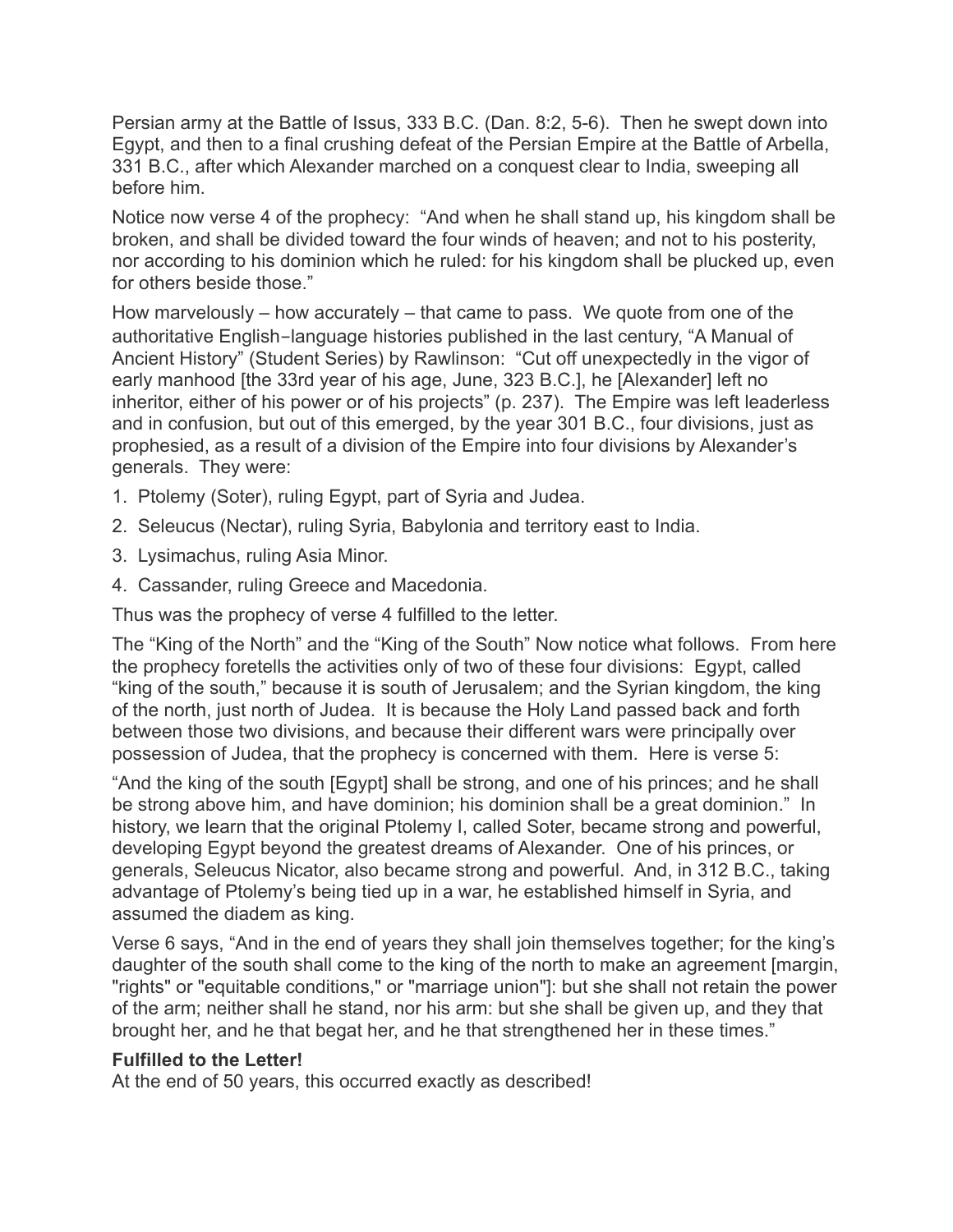Syria's ruler, the king of the north, at this time was Antiochus II, called Theos. His wife was named Laodice. And, says Rawlinson's Ancient History, page 251, "Her influence … engaged him in a war with Ptolemy Philadelphus [king of the south], B.C. 260, which is terminated, B.C. 252, by a marriage between Antiochus and Bernice, Ptolemy's daughter."

The prophecy says "he that begat her" shall be given up. Also that she shall not retain the power of the arm, neither shall the king of the north, whom she married, stand. All three are to come to their end. Notice how accurately this came to pass.

Says Rawlinson's History, page 251 and 252: "On the death of Philadelphus [he that begat her], B.C. 247, Antiochus repudiated Bernice, and took back his former wife, Laodice, who, however, doubtful of his constancy, murdered him to secure the throne for her son Seleucus (II) B.C. 246 … Bernice … had been put to death by Laodice."

Nowhere in all the Bible is there so literal a prophecy, giving so many details of future history. And to read an ancient history of these kingdoms is simply to see unfolded before your eyes, step by step, verse by verse, this marvelous prophecy. There can be no doubt of its right application!

# **The Holy Land Changes Hands**

Next let us notice verse 7: "But out of a branch of her roots shall one stand up in his estate [margin, "in his office"], which shall come with an army, and shall enter into the fortress of the king of the north, and shall deal against them, and shall prevail."

"Out of a branch," or "shoot," of her roots. Her parents were her roots. Hence, this must be her brother, who next should occupy the throne of king of the south and fulfill this prophecy. Now listen to this accurate fulfillment, quoted word for word from the same page of Rawlinson's work (p. 252):

"Ptolemy Euergetes [the III, eldest son of Philadelphus (p. 272) and therefore Bernice's brother, a branch of her roots] invaded Syria, B.C. 245, to avenge the murder of his sister, Bernice ….In the war which followed, he carried everything before him."

The eighth verse of Daniel 11 says this king of the south would carry captives and vessels of silver and gold into Egypt, and continue to reign more years than the king of the north, who at that time was Seleucus II, and verse 9 says he (Seleucus II) shall come into Egypt. As verse 7 said he should "enter into the fortress of the king of the north," Ptolemy III did seize the fortress of Syria, Seleucia, the port of Antioch, capital of the kingdom! Then he carried back to Egypt immense booty and 2,500 molten images and idolatrous vessels which, in 526 B.C. Cambyses had carried away from Egypt. He continued to rule until 222 B.C., while the king of the north, Seleucus II, died in 226 B.C.

When he died, his two sons took over the kingdom of the north; first Seleucus III, 226-223 B.C., who ruled only three years, and then his brother Antiochus III, called "the Great," 223-187 B.C. Both of these two sons of Seleucus II assembled immense forces to war against Egypt, avenge their father, and recover their port and fortress, Seleucia.

And this was accurately prophesied in verse 10: "But his sons shall be stirred up, and shall assemble a multitude of great forces: and one shall certainly come, and overflow,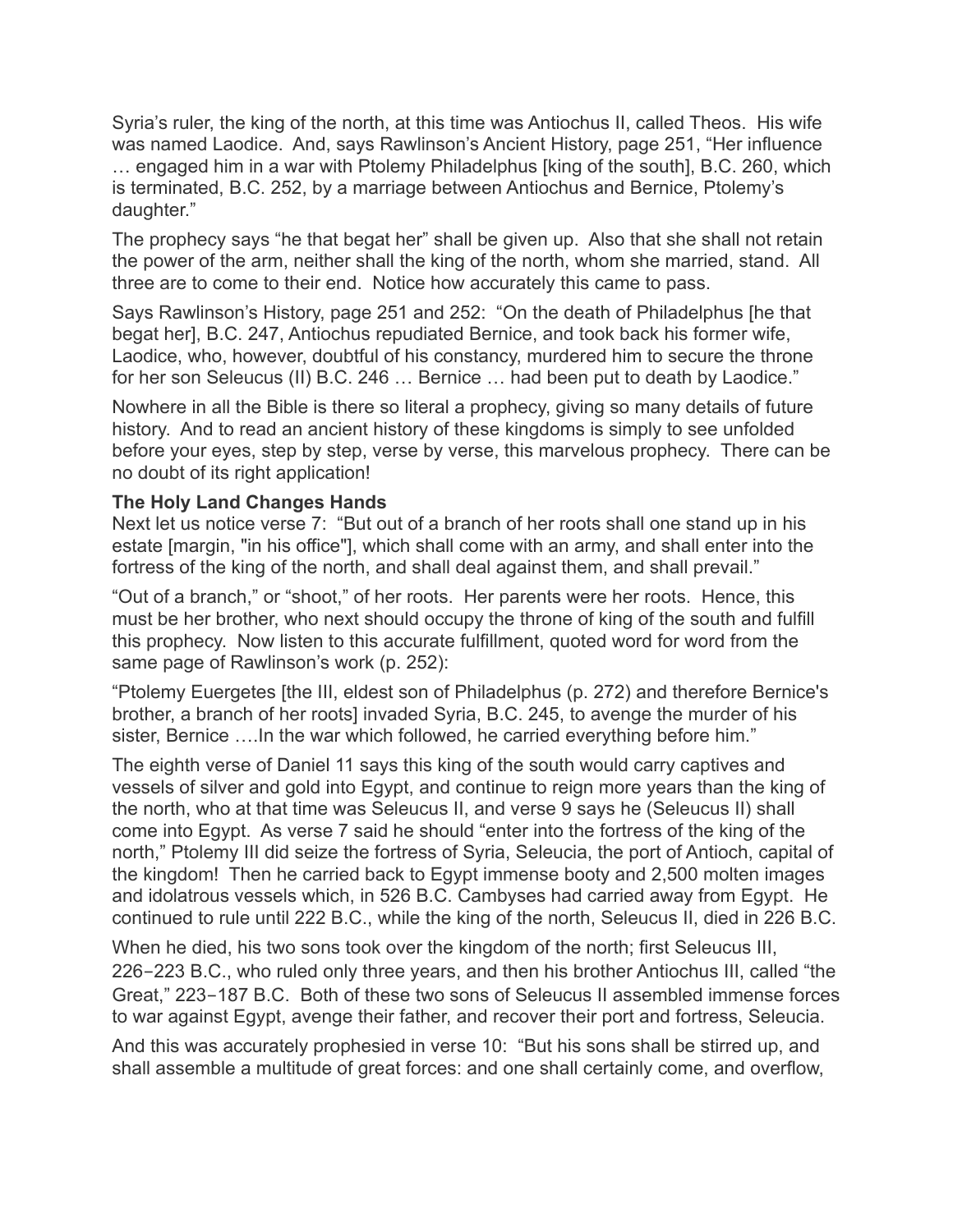and pass through: then shall he return and be stirred up [margin, "be stirred up again"], even to his fortress."

"And," continues verse 11, "the king of the south shall be moved with choler, and shall come forth and fight with him, even with the king of the north: and he shall set forth a great multitude; but the multitude shall be given into his hand."

In fulfillment of the latter part of verse 10, Antiochus the Great, after 27 years, recovered his fortress, Seleucia, and he also conquered the territory of Syria, as far as Gaza, including Judea. But the young Egyptian king, now Ptolemy IV (Philopator), was roused, and with an army of 20,000 inflicted severe defeat on Antiochus the Great; and fulfilling verse 12, he killed tens of thousands and again annexed Judea to Egypt. But he was not strengthened, for he made a rash and speedy peace with Antiochus, and returned to dissipation, throwing away the fruits of victory. Says verse 12, "And when he hath taken away the multitude, his heart shall be lifted up; and he shall cast down many ten thousands: but he shall not be strengthened by it ["prevail" – RAV, RSV]."

"For," as verse 13 continues, "the king of the north shall return, and shall set forth a multitude greater than the former, and shall certainly come after certain years with a great army and with much riches." It was "after certain years," or 12 years later, 205 B.C., that Ptolemy Philopator died, leaving his throne to an infant son, Ptolemy Epiphanies. Then Antiochus assembled a greater army, and won great victories.

He then made a treaty allying Philip of Macedonia with him, and others, against Egypt, and they wrested Phoenicia and southern Syria from the king of the south. In this they were assisted by some of the Jews. Josephus' Jewish history says many Jews helped Antiochus. But notice how accurately Almighty God had foretold this, hundreds of years before it happened! –

"And in those times there shall many stand up against the king of the south: also the robbers of thy people shall exalt themselves to establish the vision; but they shall fall" (vs. 14).

# **Read It in Your Own Bible!**

To save space, the reader is asked from this point to read each verse of the prophecy from his own Bible, thus saving us reprinting the prophecy in full here. We give here only the facts in history.

Verses 15-16 – "the glorious land," of course, refers to Judea, the Holy land. Antiochus the Great besieged and took Sidon from Egypt, ruined the interests of Egypt in Judea at the Battle of Mount Panium, 198 B.C., and then Antiochus took possession of Judea.

Verse 17 – "upright ones" (see margin) in Hebrew means "equal conditions, or marriage," but the one he marries will not stand on his side. In 198 B.C., Antiochus arranged a marriage between his daughter, Cleopatra (not the Cleopatra of 31 B.C. in Egypt) and young Ptolemy Epiphanes, king of the south, by which he hoped subtly to gain complete possession of Egypt; but the plan failed.

Says Rawlinson, page 254, "Coele-Syria and Palestine promised as a dowry, but not delivered." Cleopatra did not truly stand on the side of Antiochus, for it was only a trick to gain possession of Egypt.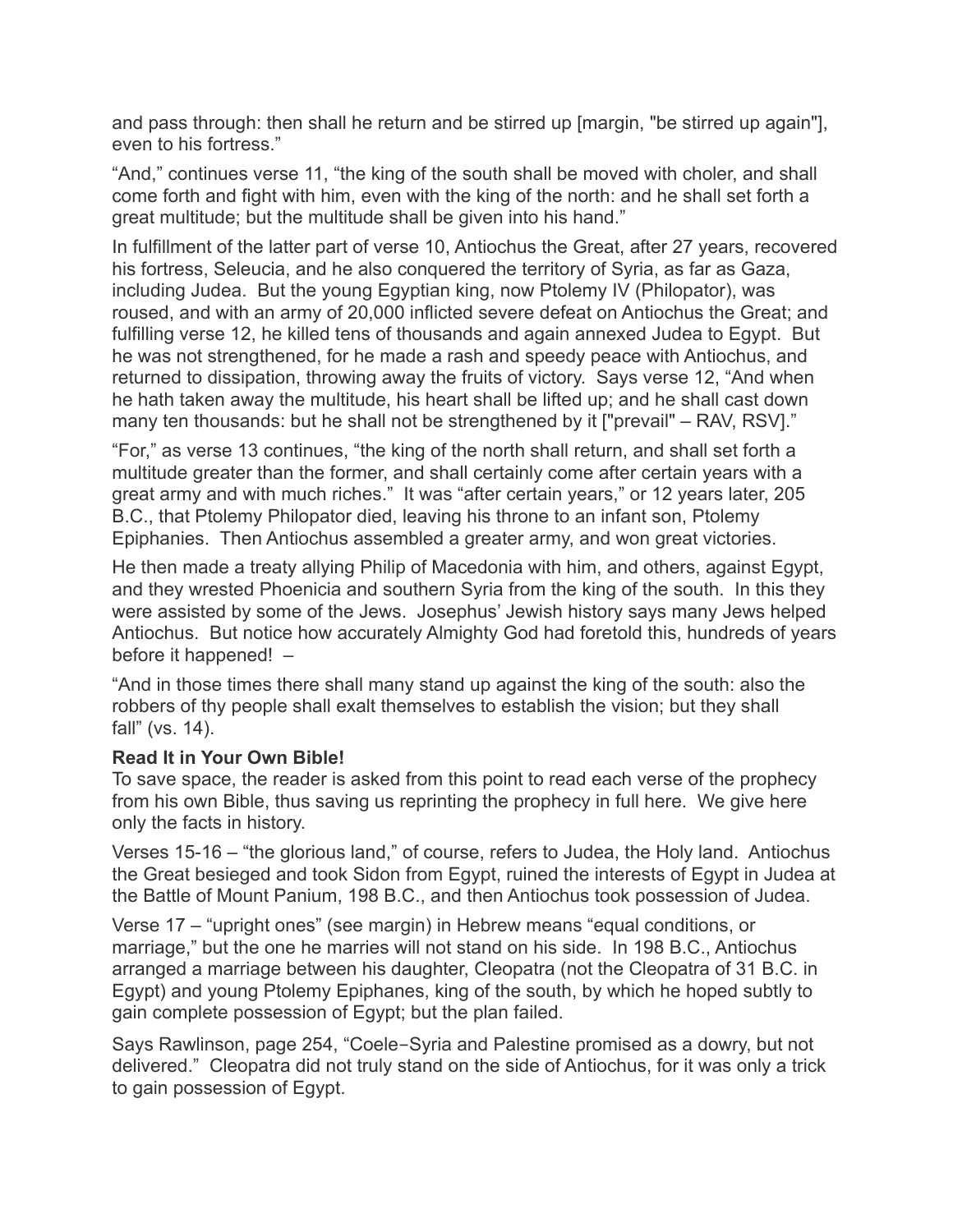Verse 18 – and so Antiochus turned his attention in another direction and tried to conquer, 197 to 196 B.C., the islands and coasts of Asia Minor. But the Roman general, Lucius Cornelius Scipio Asiaticus, utterly defeated him at the Battle of Magnesia, 190 B.C.

Verse 19 – Antiochus next turned his attention to the fortresses of his own land, in the east and west. But, attempting to recruit his dissipated wealth by the plunder of the Oriental Temple of Belus, in Elymais, he was killed, 187 B.C.

Verse 20 – Seleucus IV Philopator (187-176), his son, in an effort to raise money, sent a tax collector, Heliodorus, through Judea. But he reigned only 11 years, when Heliodorus poisoned him.

Verse 21 – he left no heir. But his brother, a younger son of Antiochus the Great, named Epiphanes (Antiochus IV), a contemptible reprobate, came by surprise and through flattery took the kingdom. To his aid came his assistant, Eumenes. Rawlinson says, page 255, "Antiochus [Epiphanies], assisted by Eumenes, drives out Heliodorus, and obtains the throne, B.C. 176. He astonishes his subjects by an affectation of Roman manners" and "good-natured profuseness [flattery]."

# Antiochus Epiphanes

Verse 22 – "the prince of the covenant" does not refer to Christ. This was the attempt of Antiochus to replace the Jewish high priest by another who would be subservient to him.

Verses 23-24 – although only a few were with him at first, yet by this "Roman manner," by deceit and flattery, he crept into power and prospered. He also invaded Galilee and Lower Egypt. His fathers, the former kings of Syria, had favored the Jews, but says Rawlinson, page 255, they "were driven to desperation by the mad project of this self-willed monarch."

Verse 25 – Rawlinson, pages 255-256, says, "Threatened with war by the ministers of Ptolemy Philometor [now king of the south], who claim Coele-Syria and Palestine as the dowry of Cleopatra, the late queen-mother, Antiochus marches against Egypt … B.C. 171″ (pp. 227-278). But he was met by his nephew, Ptolemy Philometor, king of the south, with another immense army. But the Egyptian king was defeated through the treachery of his own officers and was outwitted by Antiochus.

Verses 26-27 – continuing in Rawlinson, page 278: "After his victory at Pelusium, Antiochus advanced to Memphis, and having obtained possession of the young king's person [Ptolemy Philometor, king of the south], endeavored to use him as a tool for effecting the entire reduction of the country." In 174 B.C., the uncle of the king of the south sat at a banquet. Antiochus pretended to ally himself with the young Ptolemy, against his brother, Euergetes II, but each was trying to deceive the other.

# **The Abomination of Desolation**

Verse 28 – in 168 B.C., returning from Egypt with great plunder, Antiochus set himself against the Jews, massacred many, and then returned to Antioch with golden vessels from the Temple at Jerusalem.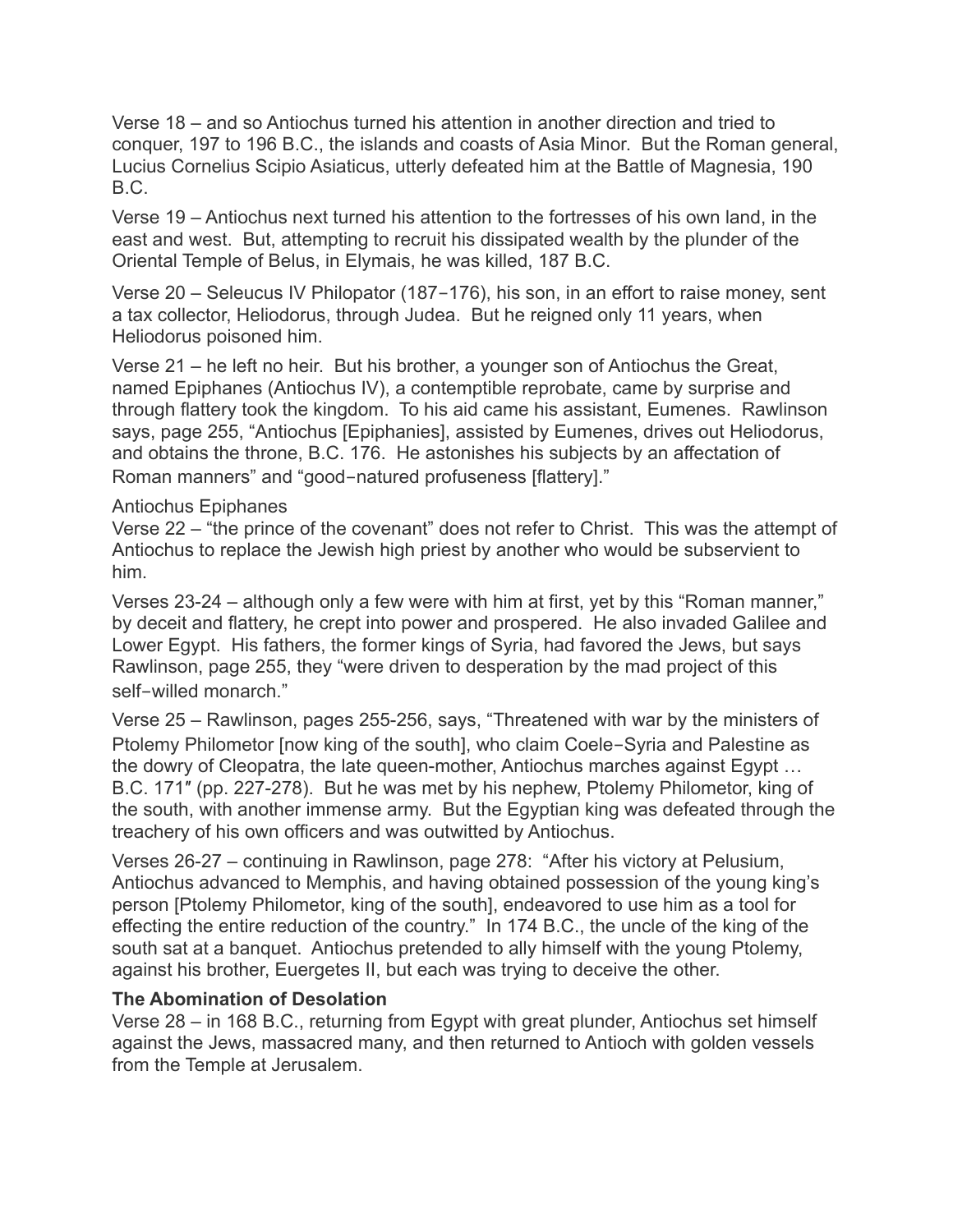Verse 29 – the same year, he again invaded Egypt, but with none of his former success, because Philometor, king of the south, got help from Rome.

Verse 30 – the Roman fleet came against Antiochus, he was forced to surrender to the terms of Popillius, commander of the Roman fleet, and retire from Egypt and restore Cyprus to Egypt. Returning through Judea, smarting under the defeat, he vented his exasperation against the Jews, and extended special favors to those Jews who would turn from their religion.

Verse 31 – then, 167 B.C., the next year, came the climax of the horror. Antiochus sent troops to the Holy Land, who desecrated the Temple and sanctuary, abolished the daily sacrifice (see also Daniel 8:11, 24) and (Kislev 15, Hebrew calendar) placed the abomination – and imagine the altar in the temple precincts, making it desolate (Rawlinson, p. 255). Many who claim to teach the Bible try to apply the prophecy of this verse to Moslems in the 7th century A.D., building the Dome of the Rock on the supposed site of the ancient Temple at Jerusalem! But every verse of this prophecy, step by step, verse by verse, unfolded in actual history, just as here recounted, so there can be not the slightest shadow of doubt as to this abomination that "maketh desolate" – it was an idol set up in 167 B.C., by Antiochus Epiphanies.

#### **The Prophecy Comes to Christ and the Apostles**

Verse 32 – Antiochus tried to end the religion of the Jews. He took away the daily sacrifice, forbade the ministration at the Temple. He perverted by flatteries the Jews who were willing to forsake their religion.

But – right here, the prophecy cuts off from the continuation of events in the history of those ancient north and south kingdoms. Up to this point, the prophecy was unfolded, step by step, in the actual history of the northern kingdom of the Seleucidae, or Syria, and the southern kingdom of Egypt. But, say most commentaries, all accurate details seem suddenly to stop short with this verse.

Now let us notice verse 32 in detail, and particularly the last part:

"And such as do wickedly against the covenant shall he corrupt by flatteries." This, Antiochus Epiphanes did do. But now notice the last part of the verse: "but the people that do know their God shall be strong, and do exploits."

So our question now is, when, beginning with, and following, 167 B.C., did people begin to know God, and to be spiritually strong, and to do exploits in the Lord's service? The answer is, at the time of the Maccabees, beginning in 166 B.C., and, two centuries later, at the first appearing of Jesus Christ and in the days of the apostles!

Verse 33 – "And they that understand among the people shall instruct many: yet they shall fall by the sword, and by flame, by captivity, and by spoil, many days."

Jesus and the apostles did instruct many. But Jesus was put to death, and history indicates that all the early apostles were martyred, except John. And this continued, many days, even into the Middle Ages, when millions were martyred for their faith.

Verse 34 – "Now when they shall fall, they shall be holpen with a little help: but many shall cleave to them with flatteries. And [verse 35] some of them of understanding shall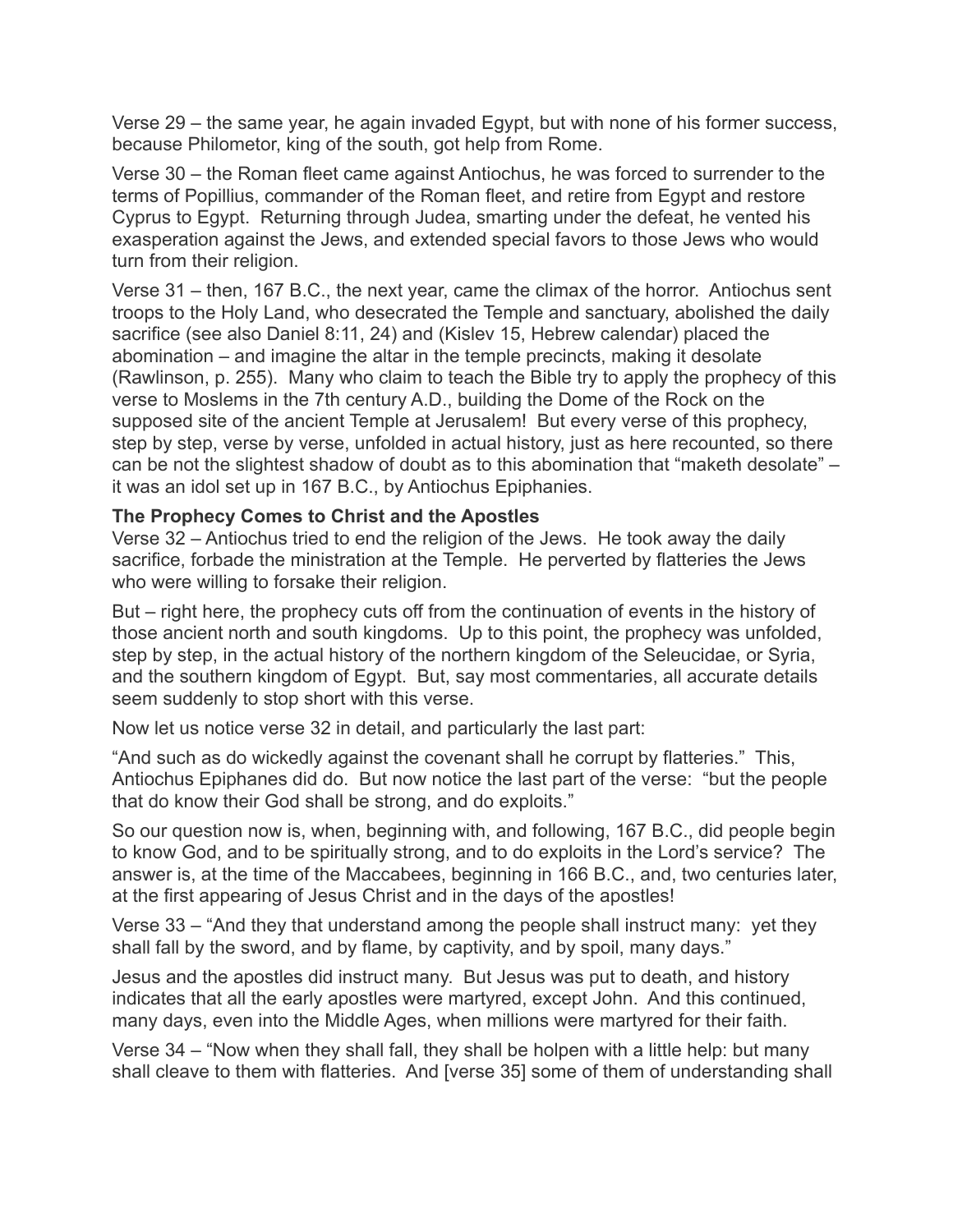fall, to try them, and to purge, and to make them white, even to the time of the end: because it is yet for a time appointed."

Here is described in general the whole course of God's people, from the days of Christ to the present. Compare with such passages as Rev. 12:6, 11, 13-17. And notice the vision carries on down to this present time of the end.

Verse 36 – The king of the north – who is he, now, in the early and middle New Testament times, to which our prophecy has come? In 65 B.C., Syria was swallowed up by the Roman Empire, and became a Roman province. The Roman emperor now controlled Judea, and therefore the king of the north, here referred to, is, at this time, the emperor of the Roman Empire. This verse says he should do according to his will, and he did – exalt himself, and magnify himself above every god, and he did; for the Roman emperors required all to worship them and sacrifice to them, as a god. He was as a god. He was to speak against the true God, and he did and persecuted all Christians.

Verse 37 – his fathers had worshiped idols, but the Roman emperors set themselves up as gods.

Verse 38 – the Roman emperors honored the god of forces, or (margin) munitions, and developed the greatest war-making power the world ever knew. "And a god whom his fathers knew not shall he honour with gold, and silver, and with precious stones, and pleasant things." After setting themselves up as gods, before A.D. 476, the emperors who followed, beginning with Justinian, A.D. 554, began to honor with gold, silver and power a god in a high religious office never known to their fathers. (Compare this prophecy of Daniel with Revelation 17:4, 5 and 18:3, 16.)

Verse 39 – the emperors did acknowledge the supremacy of religion, increased it with material glory and caused it to rule over many.

# **Prophecy Skips to Present**

Now we come to the very present century.

Verse 40 – "And at the time of the end shall the king of the south push at him …." Who is today the "king of the south"?

It cannot be the king of Egypt, for in 31 B.C. Egypt became a province of the Roman Empire, swallowed up by the king of the north. Today Egypt is a republic ruled by native Arabs. It has no king of its own.

But, in the reign of Ptolemy III Euergetes (verse 7), 247-222 B.C., Egypt annexed part of Ethiopia, immediately south of Egypt (Rawlinson, pp. 272, 273). Since that time, the 11th edition of the Encyclopaedia Britannica says (article "Ethiopia") Egypt and Ethiopia were two or three times under the same government. Thus, the two were as one land. And the only portion of that land of the "king of the south" that remained independent until the 20th century is Ethiopia!

# **Ethiopia, the King of the South**

Ethiopia was the only country in all East Africa that continued independent, and had a government and kingdom dating back before the Roman Empire. It was the southern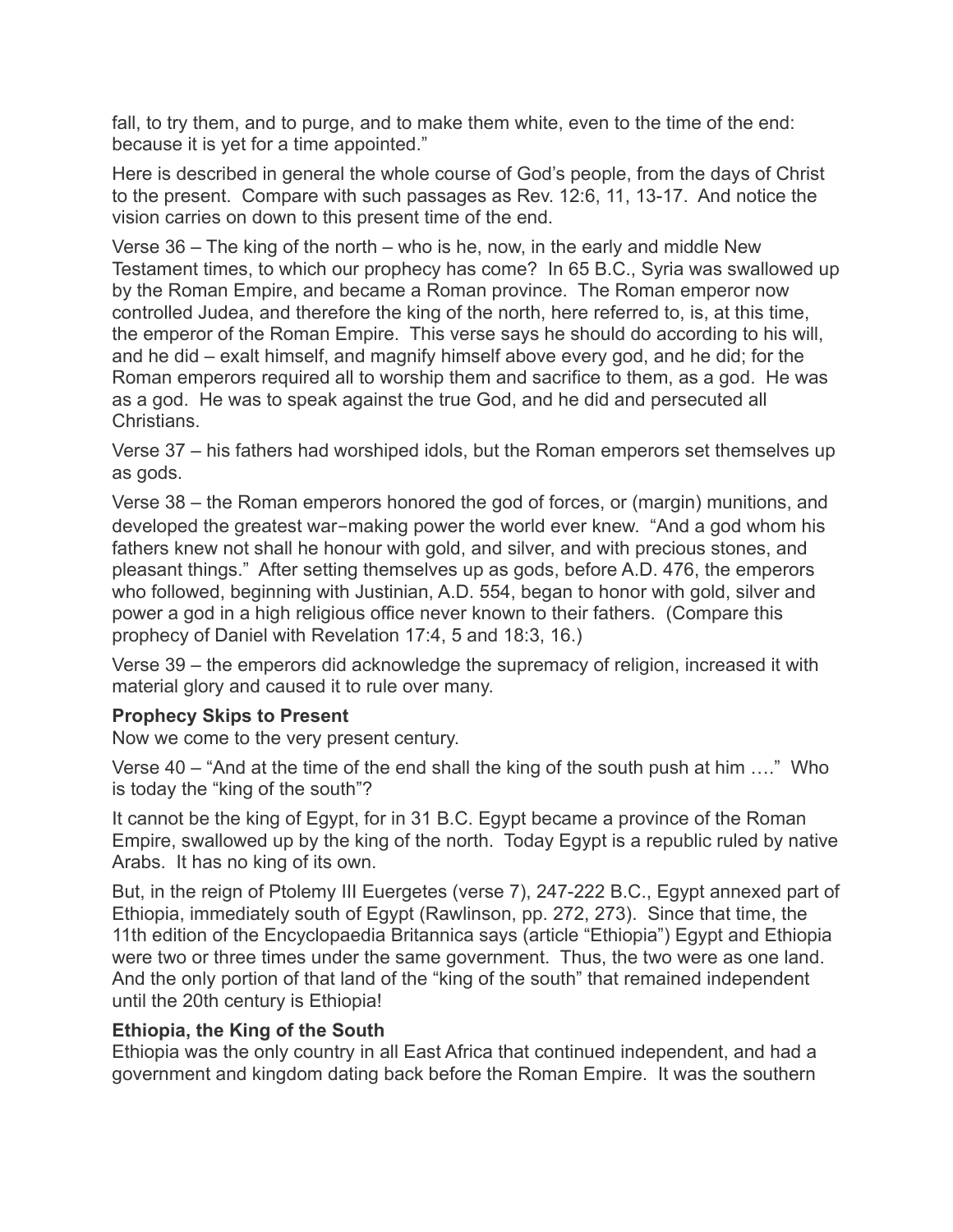part of the kingdom of the south. So it is the only possible government that could be the king of the south.

At the time of the end – our time – this king of the south was to push at the king of the north, now at Rome!

In 1895 King Menelik, of Ethiopia, sent an army of 9,000 to 10,000 men against General Baratieri's Italian army.

North of Ethiopia was Eritrea, belonging to Italy. And southeast was Italian Somaliland.

In 1896 General Baratieri with 13,000 men tried to defend Eritrea against the Ethiopians. They lost 4,600 whites and 3,000 native troops, and more than 3,500 were taken prisoner.

In a later engagement the Italians were cut to pieces because of their inexperience in fighting in mountainous country and because they were greatly outnumbered. This defeat was disastrous to Italian expansion in Africa.

Ever since, Italy demanded revenge! In 1927 Mussolini set the time, at just 40 years from that defeat, or 1935, when he would be ready "finally to make our voice heard, and see our rights recognized!"

1935 came. The hour struck! Mussolini attacked! Now notice verse 40: " … and the king of the north shall come against him like a whirlwind, with chariots, and with horsemen, and with many ships; and he shall enter into the countries, and shall overflow and pass over."

A whirlwind comes in the air, sweeping all before it. Mussolini did send a great air force into Africa! Also many modern "chariots" – trucks, tanks, etc. – and ships, loaded with soldiers. More than 100,000 sailed to Ethiopia.

And, notice it, Mussolini's forces were to pass over – in the air! It is at this precise point in this astounding prophecy that Mussolini's struggle in Ethiopia and in World War II ended. Mussolini did not finish the prophecy. There is yet another leader to arise in Europe! Notice what will next happen!

Verse 41 – "He shall enter also into the glorious land …" – the Holy Land. This is soon to be fulfilled.

When the coming revival of the Roman Empire takes the Holy Land, then the nations will be plunged into the initial phase of the great, last and final crisis at the close of this age! Other prophecies reveal that this revival of the Roman Empire will bring into subjection the U.S. and Britain! (Request our free book "The United States and Britain in Prophecy".)

"And," continues verse 41, "many countries shall be overthrown: but these shall escape out of his hand, even Edom, and Moab, and the chief of the children of Ammon" – the modern land of the Hashemite Kingdom of Jordan. The coming dictator will unite many others with him – 10 in all (Rev. 17:12) – reviving the ancient Roman Empire.

Verse 42 says Egypt shall not escape, proving Egypt is not now the "king of the south."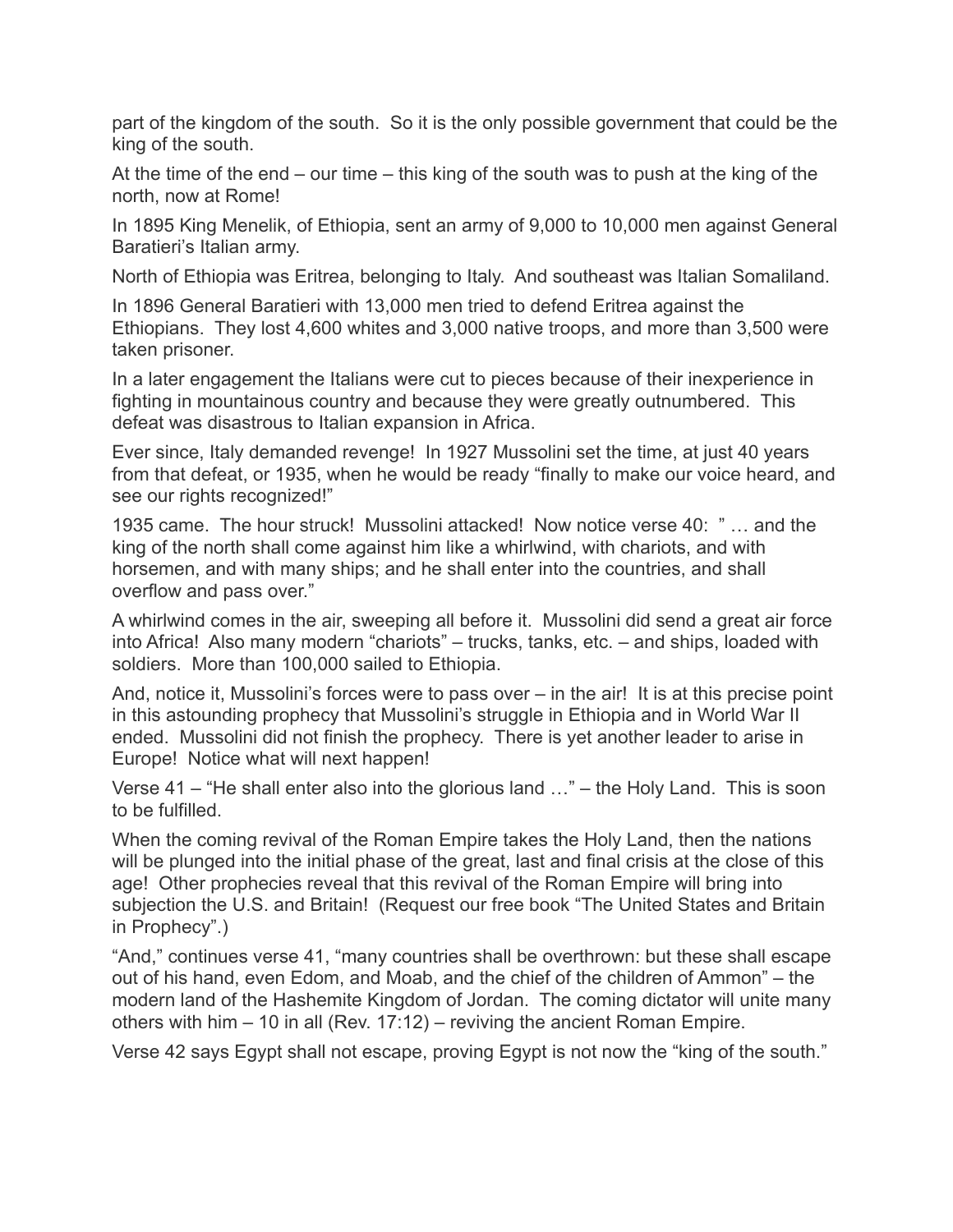Verse 43 says the Libyans and Ethiopians (observe that after its conquest by Mussolini, Ethiopia is not again referred to as the king of the south) shall be at his steps – and he will then control them. Italy lost control of Libya and Ethiopia at the end of the war.

Verse 44 – but news out of the east and out of the north – Russia and the Orient – shall trouble the revived Roman Empire. Russia will enter the war!

Verse 45 – the coming Roman Empire shall establish its palace, as capital of the revived Roman empire, and eventually its religious headquarters, at Jerusalem! Zechariah 14:2 says the city shall be taken! "Yet he shall come to his end, and none shall help him"! This language signifies the end of the "beast" and the "false prophet" at the hand of God! You will find this end described in Revelation 19:19-20 and Zechariah 14:12. Write for our free booklet "Who or What Is the Prophetic Beast?"

And now what is the time of this end, at the close of this marvelous prophecy? The next verse, Daniel 12:1, says at the time of the resurrection of the just – at the Second Coming of Jesus Christ!

This prophecy begins with the kingdoms of Syria and Egypt, soon after the death of Alexander the Great – 2,300 years ago. But it ends at the time of the resurrection and the Second Coming of Christ to bring peace at last to the region – and to the entire world! It is so plain, there can be no doubt of its right application!

# **A Present Day Proof**

There is a present day PROOF of the existence of God and the authenticity of the Bible. It concerns this very booklet before your eyes this minute, and the work that produced it.

The central prophecy given by Jesus Christ himself is found in Matthew 24, Mark 13, and Luke 21. These are three accounts by three inspired writers writing on the same theme.

I refer to Matthew 24:14, "This gospel of the kingdom shall be preached in all the world for a witness unto all nations, and then shall the end come." Jesus was speaking.

He was replying to a question by the apostles, "What shall be the sign of thy coming, and the end of the world?" (vs. 3). This is the only place in the Bible where the words "end of the world" appear.

Jesus was speaking to his disciples atop the Mount of Olives, facing Jerusalem from the east. The gospel of Christ, the only gospel he proclaimed and taught, was the kingdom of God. In verse 11 of this same speech Jesus warned them that many false prophets would arise. In verse 4 Jesus warned these apostles: "Take heed that no man deceive you." He was speaking to them. He had preached to and taught them the good news of the kingdom of God. In verse 5, Jesus said to his disciples, "For many shall come in my name," – every place in the Bible when people came in the name of Christ they were appearing as his representatives or ministers, "saying I [Jesus] am Christ, and shall deceive many."

That happened. Within a very short period after the Church was founded on the day of Pentecost, A.D. 31, a violent controversy arose concerning whether the gospel to be proclaimed was the gospel OF Christ – Jesus' own gospel that he proclaimed and